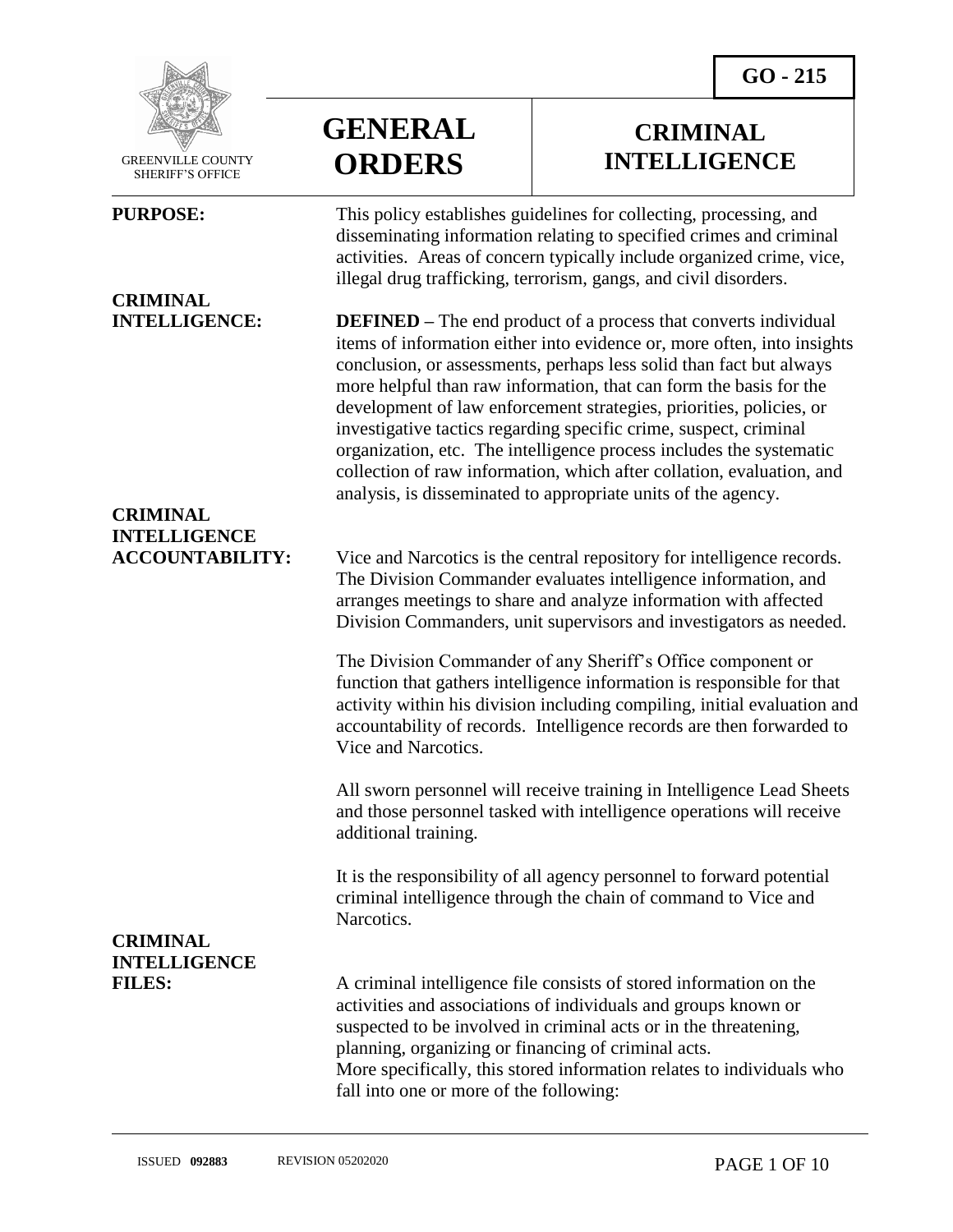- 1. Are currently involved in or suspected of being involved in the planning, organizing, financing, or commission of criminal activities.
- 2. Have threatened, attempted, planned, or performed criminal acts.

Have an established association with known or suspected crime figures. Organizations and businesses involved in one or more of the following:

- 1. Are currently involved in or suspected of being involved in the planning, organizing, financing, or commission of criminal activities; or
- 2. Which have threatened, attempted, planned, or performed criminal acts; or
- 3. Are operated, controlled, financed, infiltrated or illegally used by crime fighters.

**FILE CONTENT:** Material stored in a criminal intelligence file is restricted to documents of criminal intelligence and related information from public records and media sources. Examples of excluded material are religious, political, or sexual information not relating to criminal conduct and associations with individuals not of a criminal nature.

# **CRIMINAL INTELLIGENCE**

**CRIMINAL INTELLIGENCE**

**FILE CRITERIA:** Criminal intelligences consist of two specific categories: permanent files and temporary files.

> **PERMANENT FILE** – A file containing information pertaining to an identifiable subject meeting the following criteria justified for retention in a permanent criminal intelligence file:

- 1. Information which relates that an individual, organization, business or group is involved or suspected of being involved in one or more of the following criminal activities:
	- Narcotics trafficking.
	- Unlawful gambling.
	- Loan sharking.
	- Extortion.
	- Vice and pornography.
	- Infiltration of legitimate business for illegitimate purposes.
	- Stolen securities.
	- Bribery.
	- Threats to public officials and private citizens.
	- Major fencing activities.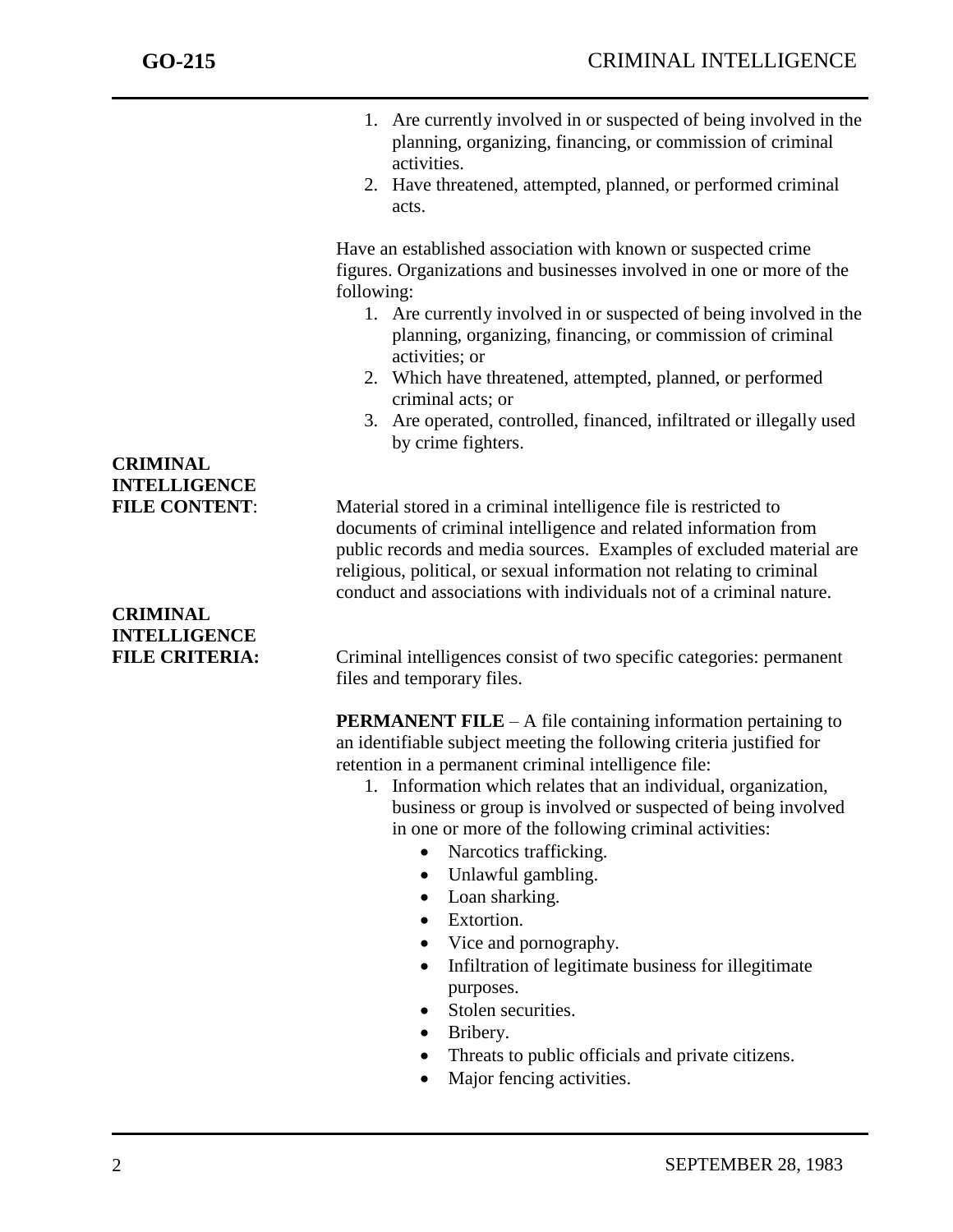- Major crime including homicide, burglary, auto theft, kidnapping, destruction of property, robbery, fraud, forgery, and arson.
- Manufacture, use, or possession of explosive devices for purposes of fraud, intimidation, or political motivation.
- 2. In addition to falling within the confines of one or more of the previously listed criminal activities, the subject entered into the permanent file is identifiable – distinguished by a unique identifying characteristic, e.g., date of birth, criminal identification number, or driver's license number. Identification at the time of file input is necessary to distinguish the subject from any similar individuals on file or any others to be entered at a later time.

**TEMPORARY FILE** – Information in file does not meet criteria for permanent file storage but has enough potential validity for the agency to want to retain it. It is recommended that retention of information in a temporary file not to exceed a one-year period unless compelling reason exists to extend this time period. During this period, efforts are to be made to identify the subject or validate the information so it may be transferred to the permanent file or destroyed. If the information still remains in the temporary file at the end of the one-year period, and compelling reason for its retention is not evident, the information is to be removed and destroyed. An individual, organization, business, or group may be given temporary file status in the following cases:

- 1. **Subject is unidentifiable-** Although suspected of involvement in criminal activities, the subject has no physical descriptors, identification numbers, or distinguishing characteristics available.
- 2. **Involvement is questionable-** Subject's involvement in criminal activities is questionable; however, based on one or both of the following reasons it would be beneficial to the agency to retain a record of the subject for a limited period of time during which the information can be validated.
- 3. **Possible criminal association-** Individual or organization, although not currently reported to be criminally active, associates with a known criminal and appears to be aided by abetting illegal activities.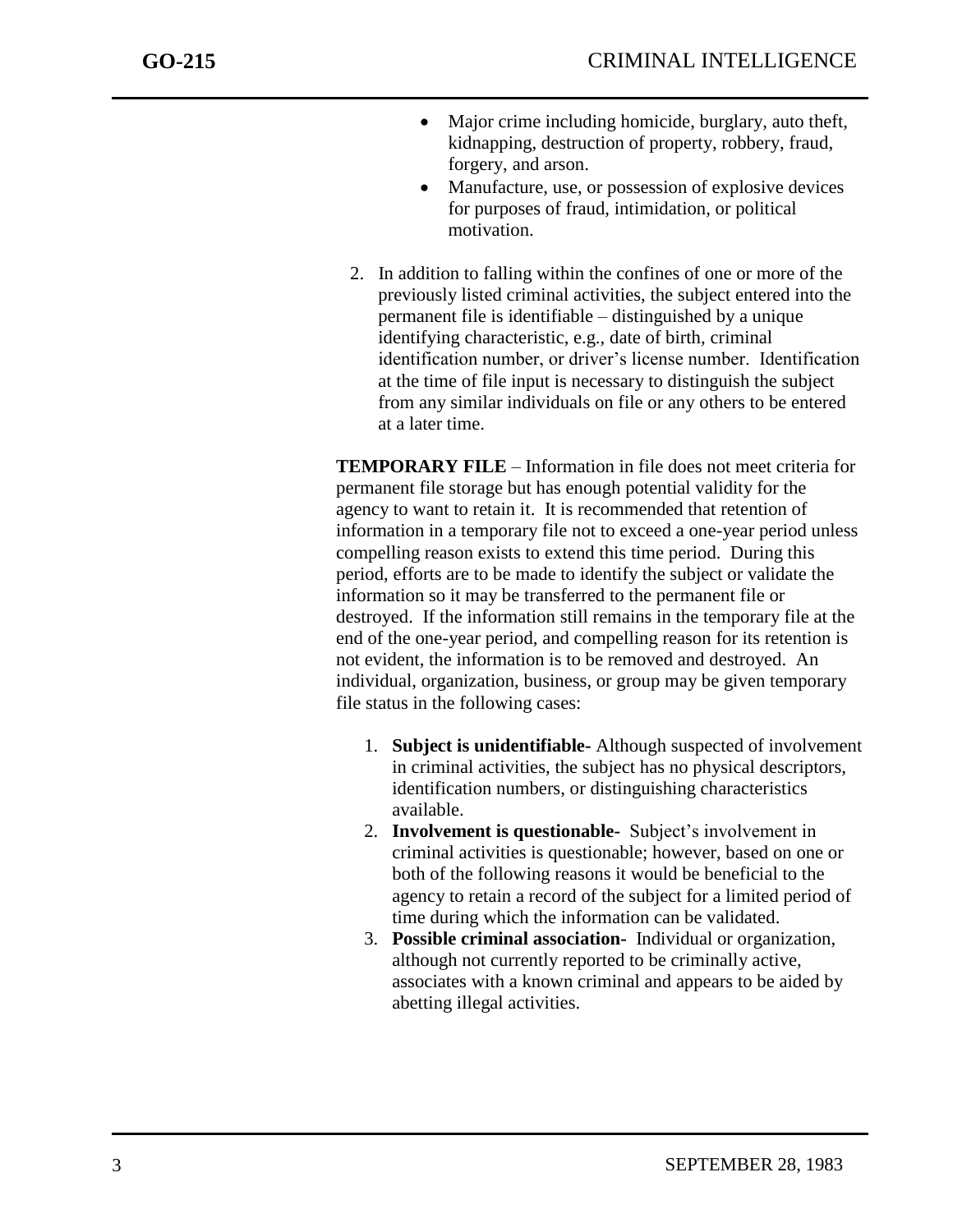- 4. **Criminal history** Individual or organization, although not currently reported to be criminally active, has a history of criminal conduct and the circumstances currently being reported, i.e., new position or ownership in a business, affords an opportunity to again become criminally active.
- 5. **Reliability/validity unknown- The** reliability of the information source and/or the validity of the information cannot be determined at the time of receipt; however, the information appears to be significant and merits temporary storage while attempts are made to validate.

### **CRIMINAL INTELLIGENCE INFORMATION**

**EVALUATION:** Information retained in a criminal intelligence file is to be evaluated for source reliability and content validity prior to filing. The bulk of data in an intelligence file consists of allegations or information initially unverified. Evaluating the information's worth and usefulness is essential in protecting an individual's right of privacy. Circulating unreliable and invalid information is detrimental to agency's operations and contrary to an individual's right of privacy.

> To ensure uniformity, the following terms describe language to be used in the evaluation process:

#### **Source Reliability –**

- **1. Reliable** The reliability of the source is unquestioned or has been well tested in the past.
- **2. Usually Reliable-** The reliability of the source can usually be relied upon as factual. The majority of information provided in the past has proven to be reliable.
- **3. Unreliable-** The reliability of the source has been sporadic in the past.
- 4. **Unknown-** The reliability of the source cannot be judged. Its authenticity of trustworthiness has not yet been determined by either experience or investigation.

#### **Content Validity –**

- 1. **Confirmed-** The information has been corroborated.
- 2. **Probable** The information is consistent with past accounts.
- 3. **Doubtful** The information is inconsistent with past accounts.
- 4. **Cannot be judged** The information cannot be evaluated.

**FILE EVALUATION CODING SYSTEM** - The following codes are to be noted on all file information to describe source reliability and content validity:

1. Source Reliability - Note file information as: **RELIABLE, USUALLY RELIABLE, UNRELIABLE, OR UNKNOWN**.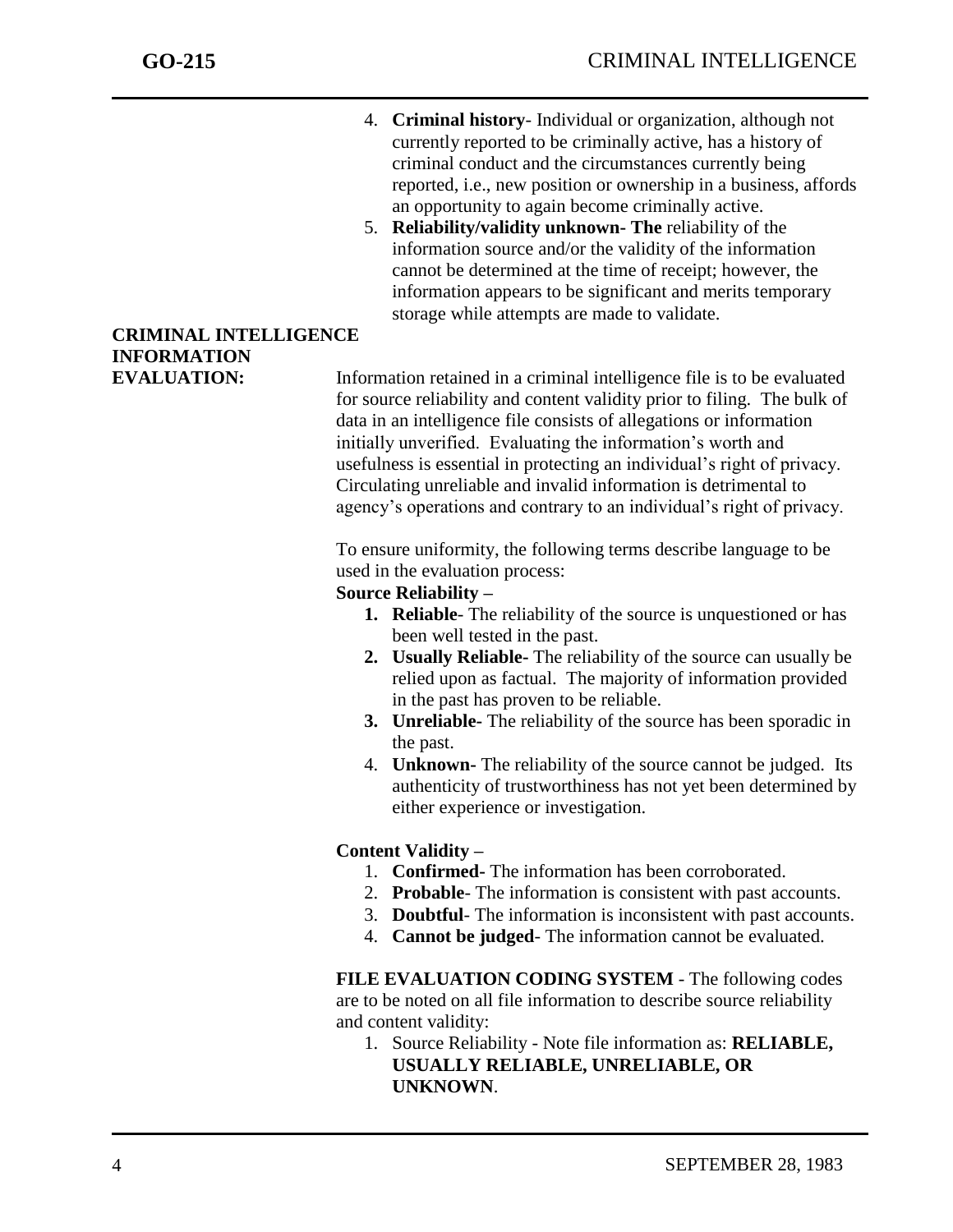#### 2. Content Validity – Note file information as: **CONFIRMED, PROBABLE, DOUBTFUL, OR CANNOT BE JUDGED**.

#### **CRIMINAL INTELLIGENCE INFORMATION AND DISSEMINATION**

j

**CLASSIFICATION:** Information classification is the responsibility of a carefully selected and specifically designated individual in the effected operational unit.Information retained in a criminal intelligence file is to be classified to indicate the degree to which it will be kept confidential in order to protect sources, investigations, and an individual's right of privacy. Additionally, classification dictates the internal approval process to be completed prior to dissemination of the information to personnel outside the Sheriff's Office.

In order to ensure uniformity, the following diagrams the system to be used for classifying criminal intelligence files:

| <b>Security Class</b> | <b>Dissemination Criteria</b>     | <b>Release Authority</b> |
|-----------------------|-----------------------------------|--------------------------|
| Class I               | Restricted to law enforcement     | <b>Division</b>          |
| Confidential          | intelligence personnel having a   | Commander                |
|                       | specific need-to-know and right-  |                          |
|                       | to-know                           |                          |
| Class II              | Restricted to law enforcement     | Unit Commander           |
| Sensitive             | intelligence personnel having a   |                          |
|                       | specific need-to-know and right-  |                          |
|                       | to-know                           |                          |
| Class III             | Restricted to law enforcement     | Unit Supervisor          |
| Restricted            | personnel having a specific need- |                          |
|                       | to-know and right-to-know         |                          |

**DISSEMINATION -** In order to protect the right of privacy of individuals contained in criminal intelligence files and to maintain confidentiality of sources and the file itself, the following applies to file dissemination:

- 1. **NEED-TO-KNOW**. Requested information is pertinent and necessary to the requesting agency in initiating, furthering, or completing an investigation.
- 2. **RIGHT-TO-KNOW**. Requesting agency has official capacity and statutory authority to the information requested.

#### **To eliminate unauthorized use and abuse of criminal intelligence information, the following documentation is to be noted in disseminated files:**

1. The name of the agency and individual requesting the information.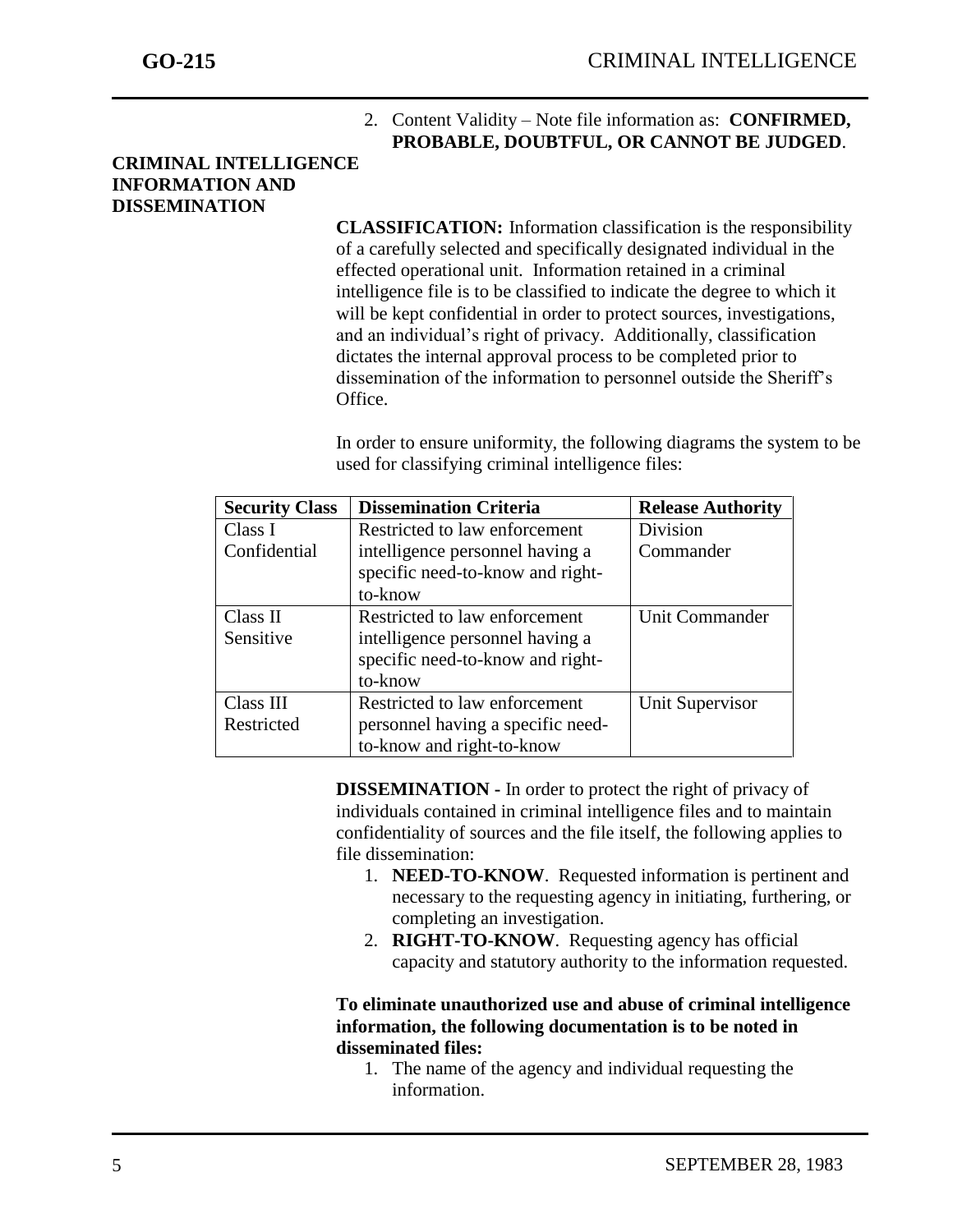- 2. The need-to-know clearly defined.
- 3. The information provided.
- 4. The name of the employee handling the request.

#### **Examples of classified information:**

#### **Class I – Confidential**

- Information pertaining to law enforcement cases currently under investigation.
- Corruption (police or other government officials).
- Informant identification information.

#### **Class II – Sensitive**

- Criminal intelligence reports that refer to organized crime or terrorism.
- Publications obtained through intelligence unit channels not deemed to be confidential.

#### **Class III – Restricted**

- Reports that at an earlier date were classified confidential or sensitive, and the need for high security no longer exist.
- Non-sensitive reports published by local law enforcement agencies.

**DISSEMINATION -** Information determined to be of a useful nature to operational units is to be disseminated in a timely manner. Supervisors are to solicit feedback to evaluate information effectiveness.

### **CRIMINAL INTELLIGENCE INFORMATION**

**SOURCES:** In a number of situations, the affected operational unit may elect to identify information sources for items stored in their criminal intelligence files. The value of information stored in a criminal intelligence file is often directly related to the source of the information.

#### **Factors to consider in determining whether source identification is warranted include:**

- 1. The nature of the information reported.
- 2. The potential need to refer to the source's identity for further investigative or prosecutorial activity.
- 3. The reliability of the source.

When source identification is warranted, it will reflect the name of the agency and the individual providing the information.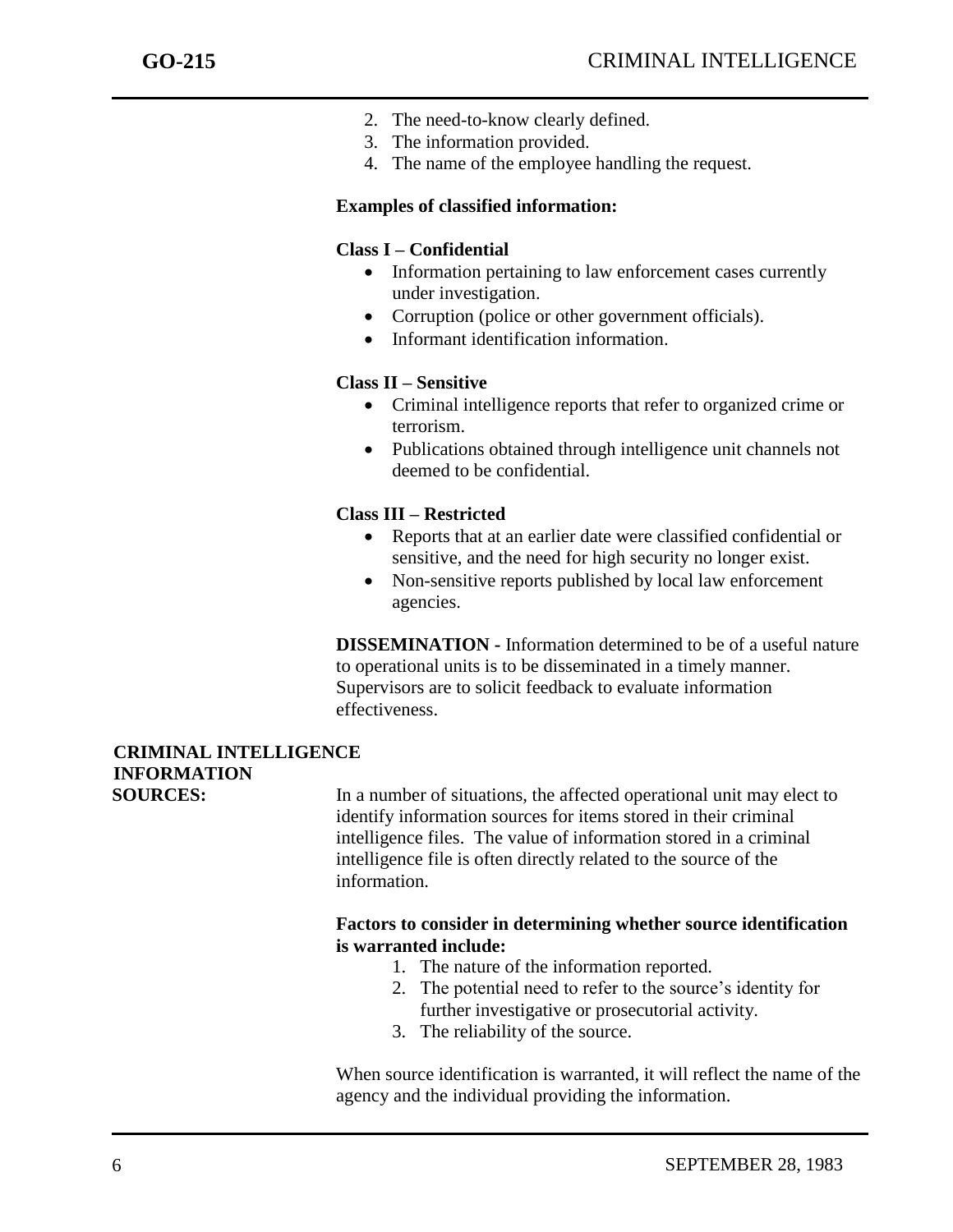In cases where identifying the source is not practical for internal security reasons, a code number can be used. A listing of coded sources of information can then be retained by the operational unit commander. In addition to identifying the source, it may be appropriate in a particular case to describe how the source obtained the information, e.g., "S-60, a reliable police informant, heard" or "a reliable law enforcement source of the Anderson County Sheriff's Office saw" a particular event at a particular time.

In many cases there is no need to indicate the source of the stored information. However, each item of information is to be individually judged against established criteria to determine whether or not source identification is appropriate.

### **CRIMINAL INTELLIGENCE INFORMATION**

**QUALITY CONTROL:** Information stored in a criminal intelligence file is to be reviewed for compliance with established policy guidelines filing. This quality control requirement is the responsibility of a carefully selected and specifically designated individual in the operational unit.

> The quality control reviewer is responsible for ensuring all information entered into a criminal intelligence file conforms to policy criteria and is properly evaluated and classified. Review of file input ensures the quality of the criminal intelligence file in meeting policy requirements.

# **CRIMINAL INTELLIGENCE**

**FILE PURGING:** Information stored in a criminal intelligence file is to be periodically reviewed and purged to ensure:

- 1. The file is current, accurate and relevant to the needs and objectives of the Sheriff's Office.
- 2. To safeguard an individual's rights of privacy as guaranteed under federal and state laws.

Reviewing of criminal intelligence is to be done on a continual basis as personnel use the material in carrying out day-to-day activities. Information that appears to be no longer useful or cannot be validated is to be immediately purged from a file and destroyed.

To ensure review and purge of a file is conducted systematically, the following table outlines considerations required in the purge/destruction process: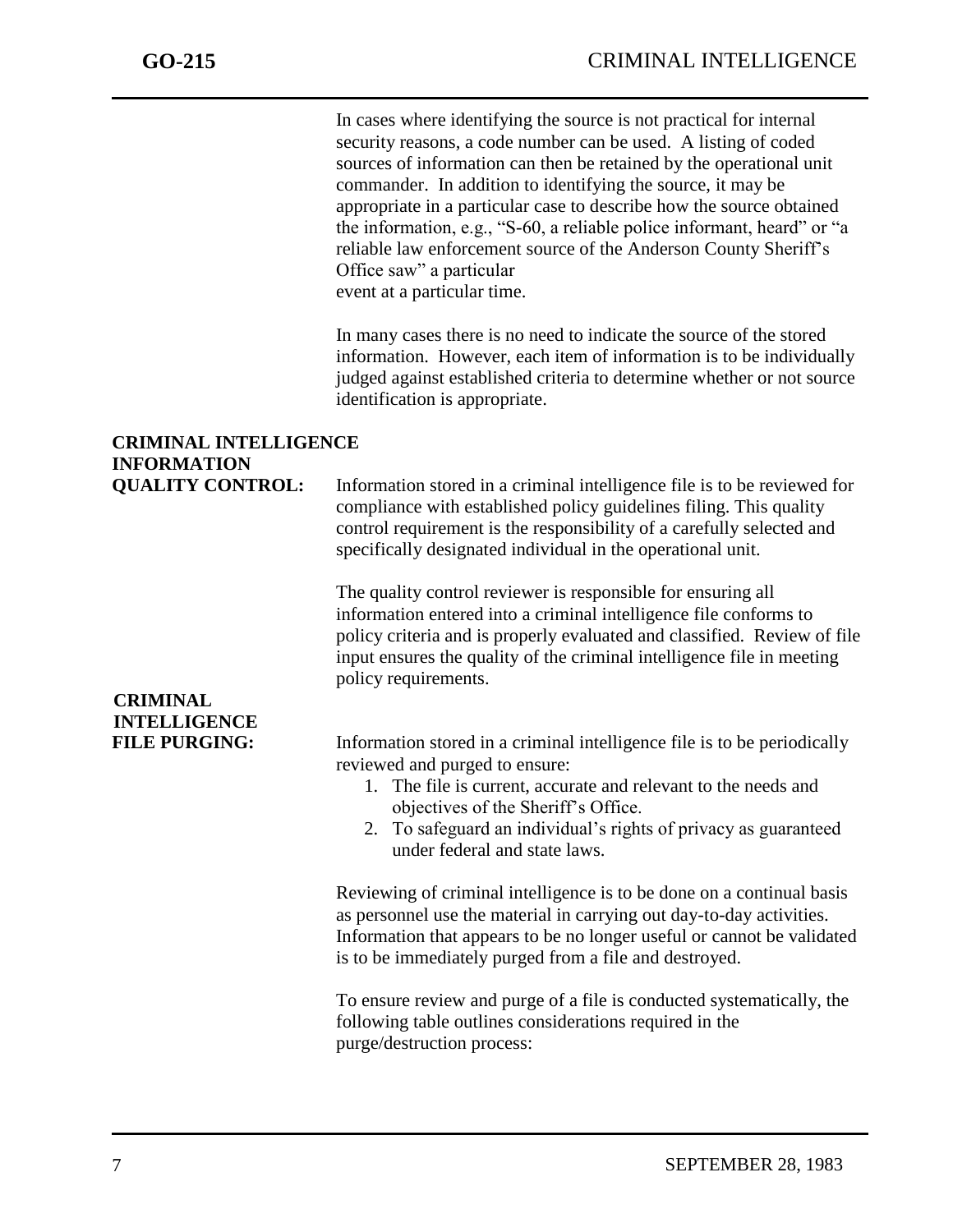| <b>Utility</b>            | <b>Timeliness and appropriateness</b> | <b>Accuracy and completeness</b>           |
|---------------------------|---------------------------------------|--------------------------------------------|
| How often is the          | Is the information outdated?          | Is the information still valid?            |
| information used?         |                                       |                                            |
| For what purpose is the   | Is the information relevant to the    | Is the information adequate for            |
| information being used?   | needs and objectives of law           | identification purposes?                   |
|                           | enforcement?                          |                                            |
| Who uses the information? | Is the information relevant to the    | Can the validity of the data be determined |
|                           | purpose for which it was collected    | through investigative techniques?          |
|                           | and stored?                           |                                            |
|                           | Is the information available from     |                                            |
|                           | other sources?                        |                                            |
|                           | Is this non-intelligence information  |                                            |
|                           | that should be stored elsewhere?      |                                            |
|                           | Is the security classification        |                                            |
|                           | assigned the information still        |                                            |
|                           | appropriate?                          |                                            |
|                           |                                       |                                            |

**PURGE TIME SCHEDULE** – Review of criminal intelligence files for purging is to be conducted on an annual basis.

**MANNER OF DESTRUCTION** – Material purged from criminal intelligence files is to be destroyed under the supervision of members of the affected Division Commander.

### **CRIMINAL INTELLIGENCE FILE SECURITY:** Criminal intelligence files are to be located in a secure area with access restricted to authorized personnel. Physical security of criminal intelligence files is imperative to maintain confidentiality of the information stored and to ensure protection of an individual's right to privacy. **LIASON:** To facilitate the effectiveness of intelligence gathering, the Sheriff's Office maintains a liaison with federal, state, and other local law enforcement agencies for the exchange of intelligence information. **DECONFLICTION:** Event deconfliction is the process of determining when law enforcement personnel are conducting events in close proximity to one another at the same time. By notifying a central location of a planned event prior to its execution, officers will not knowingly target or conflict with another law enforcement officer or compromise another investigation. This is particularly important for agencies in concurrent or contiguous jurisdictions that are involved in high risk activities such as undercover operations, surveillances, execution of search warrants, or fugitive apprehensions. When certain elements (e.g. location, date and time) are matched between two or more events/operations, a conflict (or hit) results. Immediate notification is then made by the deconfliction system to the involved agency personnel.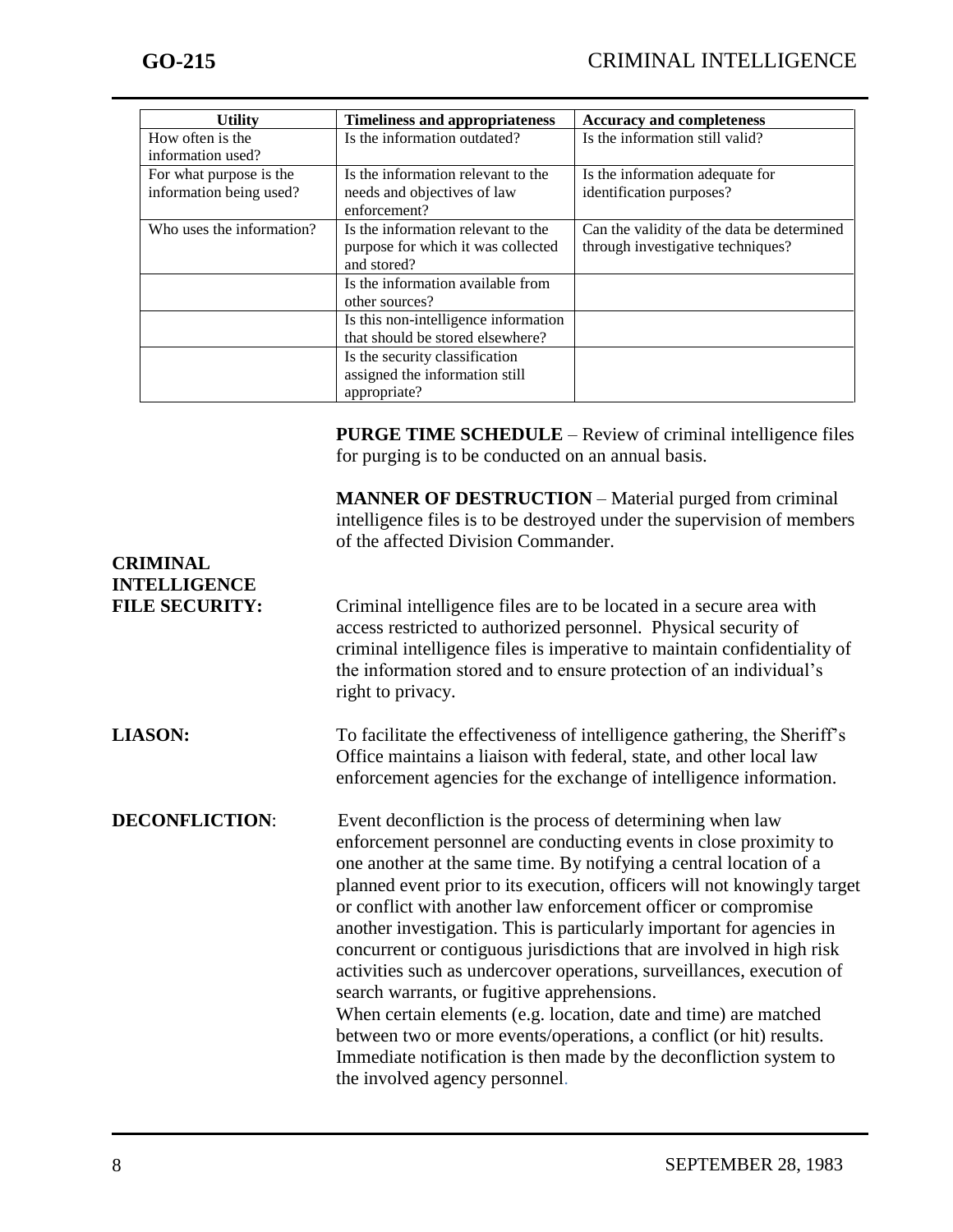The event deconfliction process is a pointer system, alerting officers that they may be operating near one another.

When a conflict exists, both agencies are notified in order for them to determine the nature of the conflict and individually decide the extent to which they wish to share case details.

It is standard practice of the DEU to engage in event deconfliction in an attempt to avoid dangerous confrontations and/or unintentional consequences for law enforcement personnel and our citizens by entering qualifying events into the SafeTNet system. SafeTNet is a software system operated by the El Paso Intelligence Center (EPIC). SafeTNet is a recommended deconfliction software tool endorsed by CALEA as a model policy system. All information entered is considered confidential and law enforcement sensitive.

The following activities/events shall be entered into the event deconfliction system:

1. The service of search warrants;

2. The service of arrest warrants;

3. The planned arrest of a person immediately after he or she has delivered or received, or attempted to deliver or receive, contraband to or from an officer or informant (buy-busts, reverse sting operations, controlled drug deliveries, stolen or burglarized property, etc.); 4. Taking delivery of any contraband from a suspect who is not arrested, but permitted to leave pending further investigation ("buywalk");

5. Informant or officer face-to-face meetings with suspects for the purpose of receiving, delivering, or negotiating the receipt or delivery of any contraband;

6. Approaching a person at his or her place of domicile and requesting permission to search for any contraband ("knock and talk"); especially in anticipation of activities involving a felony crime or drug related crime;

7. Predetermined surveillances, whether stationary or mobile, including those occurring in our agency's jurisdiction or the jurisdiction of a non-participating law enforcement agency;

8. Covert activity by officers, or by informants acting under the direction of officers, that could initiate a response from citizens or local police who may reasonably believe that a crime is in progress; 9. Fugitive operations which are operational (roundups);

10. Long term covert operations (storefronts);

11. Any other high-risk or specialized law enforcement activities that would benefit from event deconfliction.

DEU personnel conducting field operations as described above shall ensure that these operations are entered into the event deconfliction system.